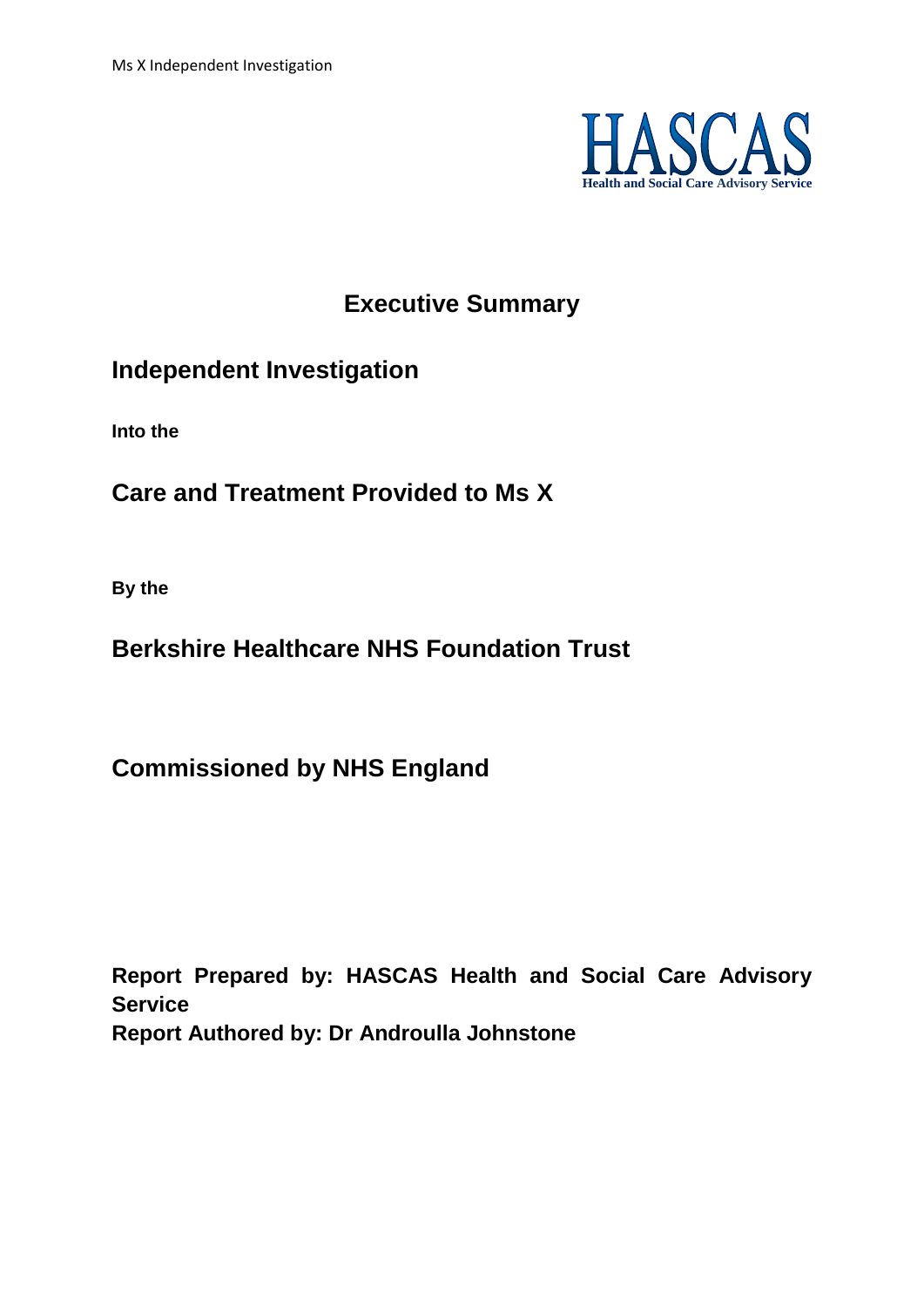# **Contents**

| 1. Investigation Team Preface                                     | Page 2  |
|-------------------------------------------------------------------|---------|
| 2. Condolences to the Family and Friends of Ms X<br>and her child | Page 2  |
| 3. Incident Description and Consequences                          | Page 3  |
| 4. Terms of Reference                                             | Page 4  |
| 5. The Independent Investigation Team                             | Page 6  |
| 6. Identification of the Thematic Issues                          | Page 6  |
| <b>7. Conclusions</b>                                             | Page 11 |
| 8. Notable Practice                                               | Page 14 |
| 9. Lessons for Learning                                           | Page 14 |
| <b>10. Recommendations</b>                                        | Page 14 |

# **1. Investigation Team Preface**

**1.1.** The Independent Investigation into the care and treatment of Ms X was commissioned by NHS England pursuant to *HSG (94)27.*<sup>1</sup> The Investigation was asked to examine a set of circumstances associated with the death of Ms X and her son who died on 23 September 2014.

**1.2.** Investigations of this sort should aim to increase public confidence in statutory mental health service providers and to promote professional competence. The purpose of the Investigation is to learn any lessons that might help to prevent any further incidents of this nature and to improve the reporting and investigation of similar serious events in the future.

**1.3.** Those who attended for interview to provide evidence were asked to give an account of their roles and provide information about clinical and managerial practice. They all did so in accordance with expectations. We are grateful to those who gave evidence directly, and those who have supported them. We would also like to thank the Trust's Senior Management Team who granted access to facilities and individuals throughout this process. The Trust's Senior Management Team has engaged fully with the root cause analysis ethos of this work. It is the conclusion of HASCAS that all NHS stakeholders and witnesses met Duty of Candour requirements in full.

# **2. Condolences to the Family and Friends of Ms X and her Child**

**2.1.** The Independent Investigation Team would like to extend its condolences to the family and friends of Ms X and her youngest son. The HSG (94) 27 Independent Investigation Chair and the Independent Author of the Serious Case Review met with

 $\overline{a}$ 1. Health Service Guidance (94) 27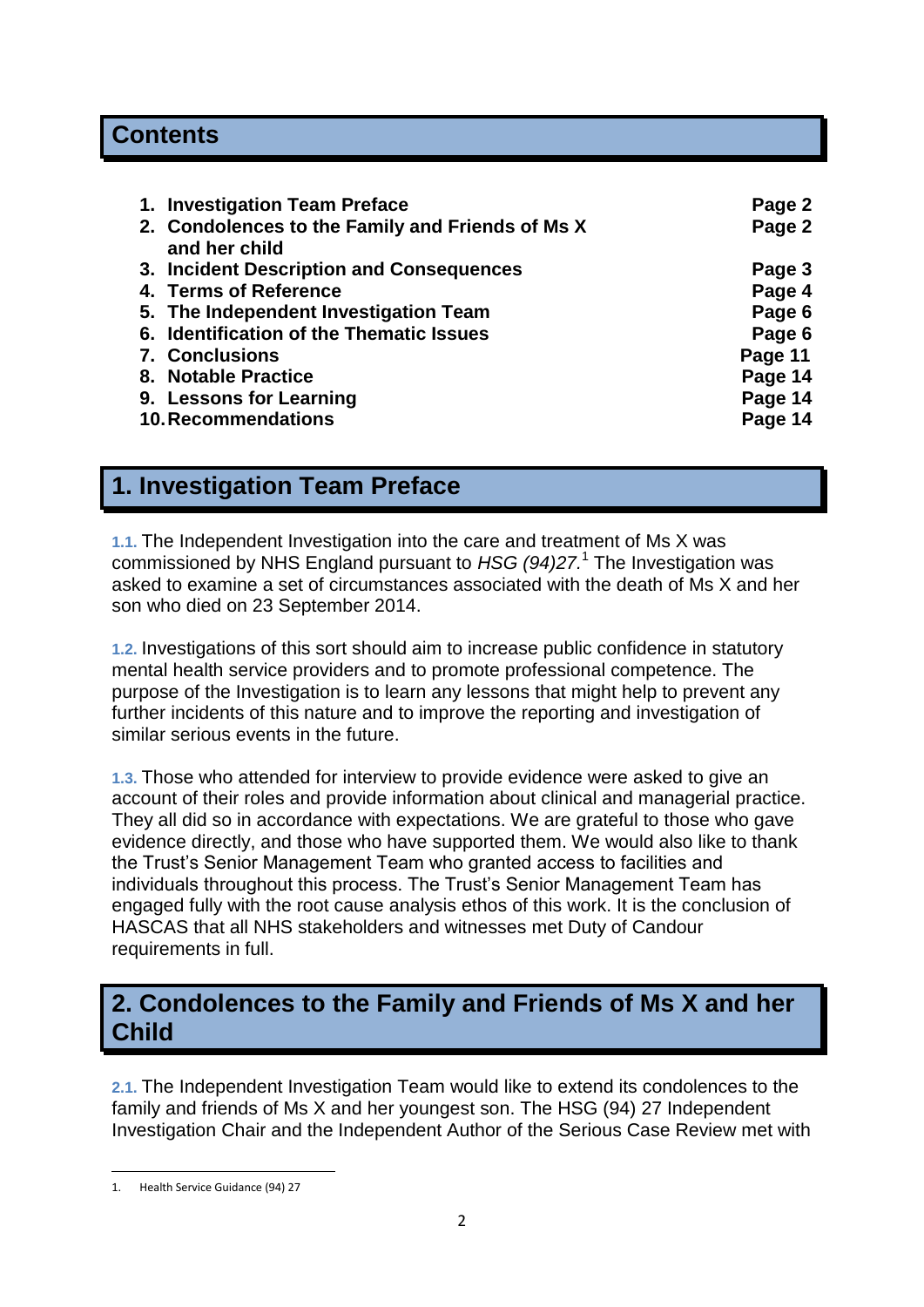Ms X's mother, eldest son and sister on 1 December 2015. The Independent Investigation Team met again with Ms X's sister on 7 January 2016. We would like to thank the family for their valuable insights and the contribution that was made to this investigation. We hope that their questions have been addressed in this report.

# **3. Incident Description and Consequences**

#### **Incident Description and Consequences**

**3.5.** On 23 September 2014 at 09.40 Ms X entered Slough Railway Station with her youngest son who was aged 10 years. She and her son laid down on the tracks pointing towards a fast train travelling at speed through the station. Both Ms X and her son were killed instantly on impact.

# **4. Terms of Reference**

**4.1.** The original terms of reference are set out below. They were extended to include a separate HSG (94) 27 report which necessitated key clinical witnesses requiring re-interview. This was due to two reasons:

- **1.** The family wanted a full independent review of Ms X's care and treatment.
- **2.** The Trust clinicians wanted a full independent review of the case.

#### *1. "Purpose of the investigation*

*This is a concurrent Child Serious Review and mental health homicide investigation which involves the death of a mother and child. The mother was in receipt of mental health services and the aim is to produce a single report.* 

*Any health recommendations or outcomes of this investigation will be managed through corporate governance structures in NHS England, lead clinical commissioning group and the provider's formal Board sub-committees.*

*The purpose of the review is to identify whether there were any gaps or deficiencies in the care and treatment that Ms X received, which could have been predicted or prevented the incident from happening. The investigation process should also identify areas of best practice, opportunities for learning and areas where improvements to services might be required which could help prevent similar incidents from occurring.*

#### *2. Terms of Reference*

- *2.1.1 Review the engagement, assessment, treatment and care that Ms X received from Berkshire NHS Foundation Trust from her first contact with services in June 2014 until her discharge in August 2014*
- *2.1.2 Review the contact, information sharing and communication between the GP and Berkshire NHS Foundation Trust services in June 2014 and thereafter*
- *2.1.3 To review the families specific questions and ensure these have been fully reviewed and addressed*
- *2.1.4 Assess if Ms X's risks (to self and others) were fully understood and addressed particularly her history of self-harm, attempts to kill herself as*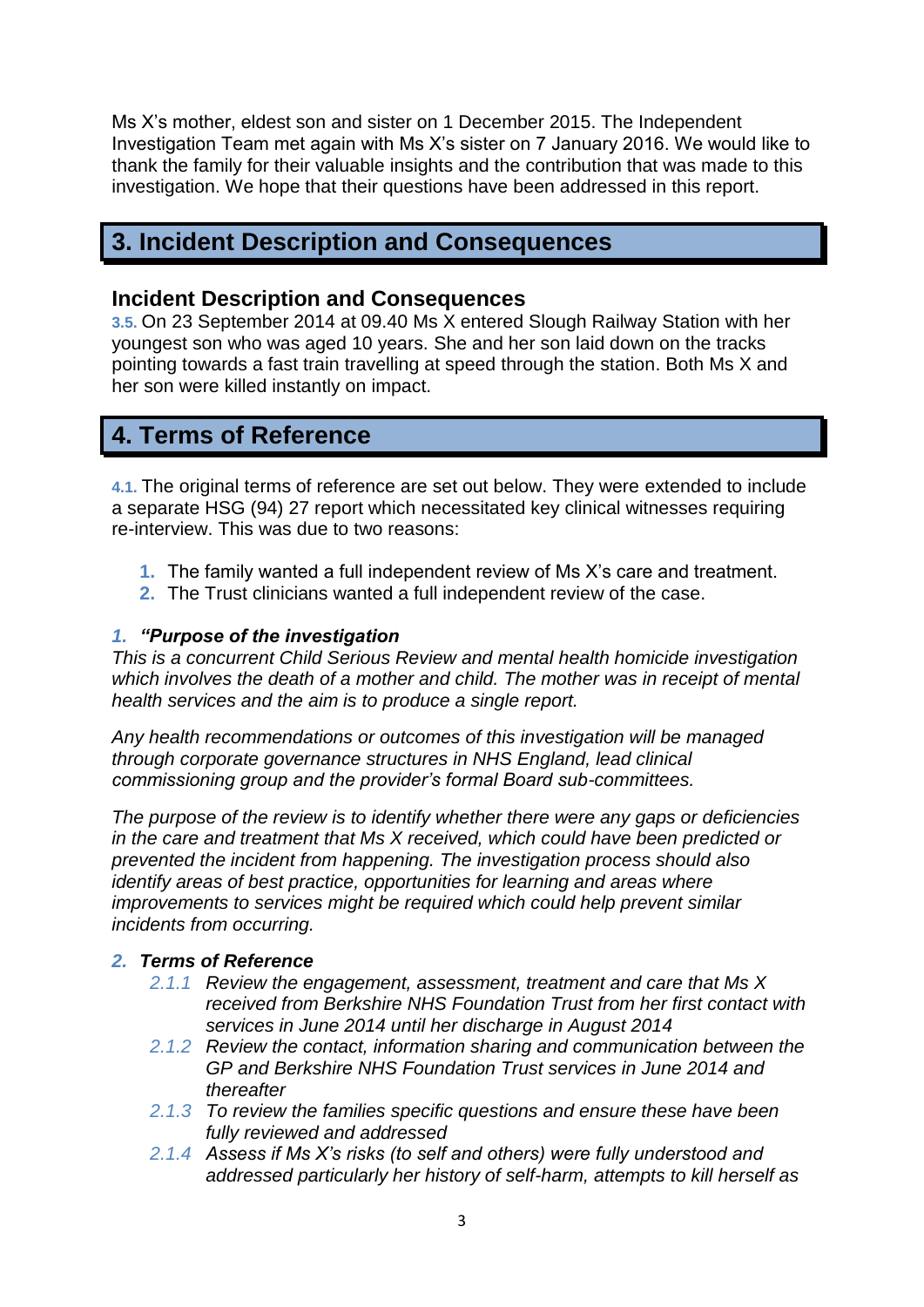*reported by her family* 

- *2.1.5 To review if her care and treatment, including medication, was in line with best practice and national standards*
- *2.1.6 Review the Trust's internal investigation report and assess the adequacy of its findings, recommendations and implementation of the action plan and identify:*
	- *If the investigation satisfied its own terms of reference*
	- *If all key issues and lessons have been identified and shared*
	- *Whether recommendations are appropriate, comprehensive and flow from the lessons learnt*
	- *Review progress made against the action plan*
	- *Review processes in place to embed any lessons learnt*
- *2.1.7 Having assessed the above, to consider if this incident was predictable or preventable and comment on relevant issues that may warrant further investigation*
- *2.1.8 To assess and review any contact and disclosures made to the family measured against the contractual and legal duty of candour*
- *2.1.9 To review and test the Trust governance and Clinical Commissioning Group's governance, assurance and oversight of incidents against the new NHS England serious untoward incident framework*

#### *3. Level of investigation*

*Type C: an investigation by a single investigator examining a single case (with peer reviewer)*

#### *4. Timescale*

*The investigation process has started, Individual Management Reviews from health are expected in six weeks and the final report should be completed in line with the timescales of the Serious Case Review*

#### *5. Outputs*

- *5.1 To offer independent input and review the Trust and primary care's Individual Management Reviews (IMR)*
- *5.2 To contribute and offer expert advice and support to the Serious Case Review panel (meetings in Slough)*
- *5.3 To help produce a final report that can be published, that is easy to read and follow with a set of measurable and meaningful recommendations, having been legally and quality checked, proof read and shared and agreed with participating organisations and families (NHS England style guide to be followed)*
- *5.4 Jointly make contact and engage with the family, initially sharing the terms of reference, ensuring their specific questions are included and examined and to provide ongoing input to the family*
- *5.5 At the end of the investigation, to share the report with the Trust and meet the family to explain the findings of the investigation and engage the clinical commissioning group and Safeguarding Board with these meetings where appropriate*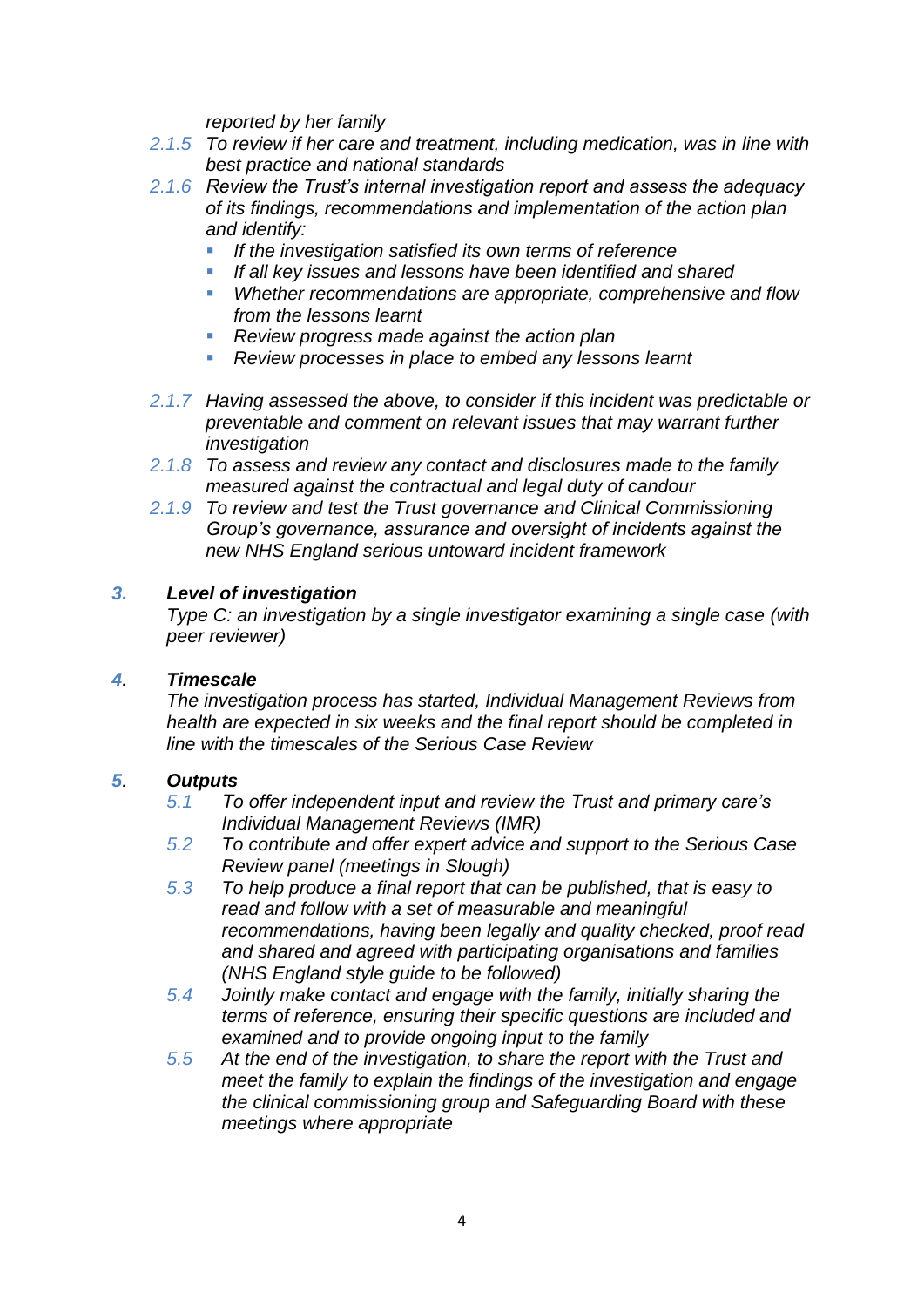- *5.6 A final presentation of the investigation to NHS England, lead clinical commissioning group, provider Board and to staff involved in the incident as required*
- *5.7 We will require the investigator to undertake an assurance follow up and review, six months after the report has been published, to independently assure NHS England and the commissioners that the report's recommendations have been fully implemented. The investigator should produce a short report for NHS England, families and the commissioners and this may be made public*

#### *KEY:*

*Type A: a wide-ranging investigation by a panel examining a single case Type B: an investigation by a team examining a single case Type C: an investigation by a single investigator examining a single case (with peer reviewer)".*

# **5. The Independent Investigation Team**

#### **Selection of the Investigation Team**

**5.1.** The Investigation Team was comprised of individuals who worked independently of the Berkshire Healthcare NHS Foundation Trust. All professional team members retained their professional registration status at the time of the Investigation, were current in relation to their practice, and experienced in Investigation work of this nature. The Independent Investigation Team also took advice from a series of specialist advisers regarding aspects of suicide and entrapment. The individuals who worked on this case as full team members are listed below.

### **Independent Investigation Chair**

| Dr Androulla Johnstone                                         | CEO, Health and Social Care Advisory<br>Service - Chair, nurse member and<br>report author |
|----------------------------------------------------------------|--------------------------------------------------------------------------------------------|
| <b>Investigation Team Members</b><br>Dr Paul Warren            | <b>Health and Social Care Advisory Service</b><br>Associate - Medical member               |
| Ms Tina Coldham                                                | <b>Health and Social Care Advisory Service</b><br>Associate – Service User Member          |
| Ms Jasvinder<br>Sanghera                                       | <b>Health and Social Care Advisory Service</b><br>Associate – CEO Karma Nirvana            |
| <b>Support to the Investigation</b><br>Team<br>Mr Greg Britton | <b>Health and Social Care Advisory Service</b>                                             |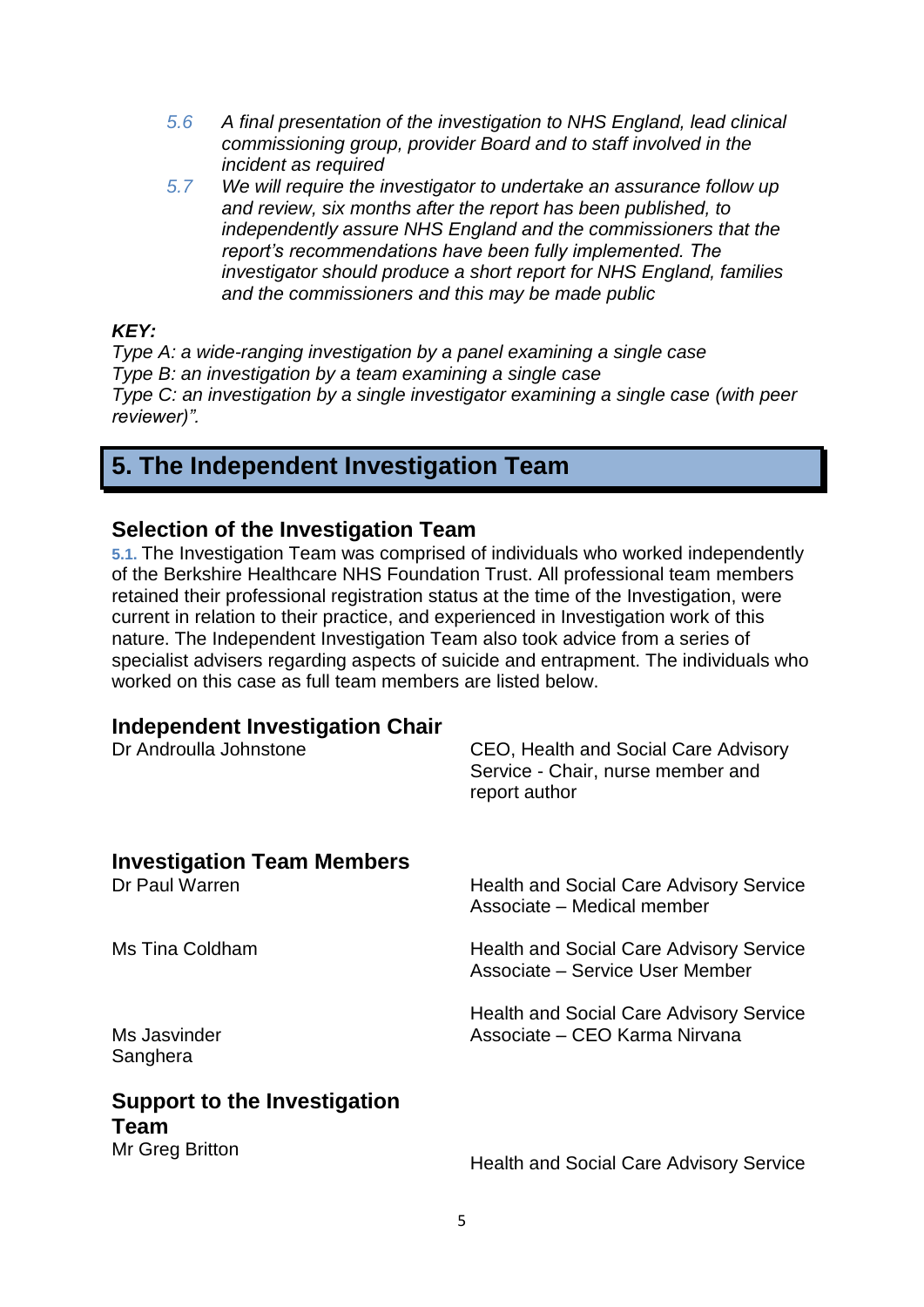Investigation Manager

## **Independent Advice to the Investigation**

**Team**

Ms Janet Sayers Solicitor: Kennedys

# **6. Identification of the Thematic Issues**

#### **Thematic Issues**

**6.1.** The Independent Investigation Team found no root causes in connection to any act or omission on the part of Trust services and the deaths of Ms X and her child. However the Investigation identified 12 thematic issues that arose directly from analysing the care and treatment that Ms X received from the Berkshire Healthcare NHS Foundation Trust. These thematic issues are set out below.

**1. Diagnosis.** Ms X had a history of anxiety and depression directly associated with her marriage. In the four months before her death Ms X became highly distressed and received several different diagnoses namely: Reactive Depression, Severe Depressive Disorder, Recurrent Depressive Disorder, Acute Stress Reaction, Personality Disorder and Adjustment Disorder. Ms X was also noted to be suffering from anxiety and panic. Whilst the family suggested that some symptoms of psychosis were present these were not verified on thorough assessment by Ms X's treating teams. No coherent formulation was developed over time although it was universally acknowledged that Ms X's mental health problems were as a direct result of her husband's plans to reunite with her after a separation of six years.

It would appear that the deterioration in Ms X's mental state from June 2014 was precipitated by her social circumstances which she felt powerless to alter and control. Ms X was treated medically in accordance with her presentation which fell short of providing the holistic assessment she required and the psychosocial intervention that was indicated. It should be noted that her treating teams were (quite rightly) keen to avoid medicalising what was in effect Ms X's social circumstances – however an explicit, honest and informed evaluation of the situation was lacking.

That being said it must be understood that Ms X was a capacitous adult who did not want to continue contact with secondary care mental health services. There was a limit as to what else could reasonably have been done for her in the face of her wishes to disengage once her mental health problems appeared to resolve.

**2. Medication and Treatment. Medication:** The medication prescribed to Ms X was appropriate for the diagnoses that she was given; however it should be noted that medication has a limited efficacy for treating reactive/situational depression which is caused by adverse life events.

It was noted that Ms X had a history of non-compliance with medication. However she appeared to be concordant with the regimen prescribed for her between June 2014 and the time of her death. There was no contemporaneous evidence to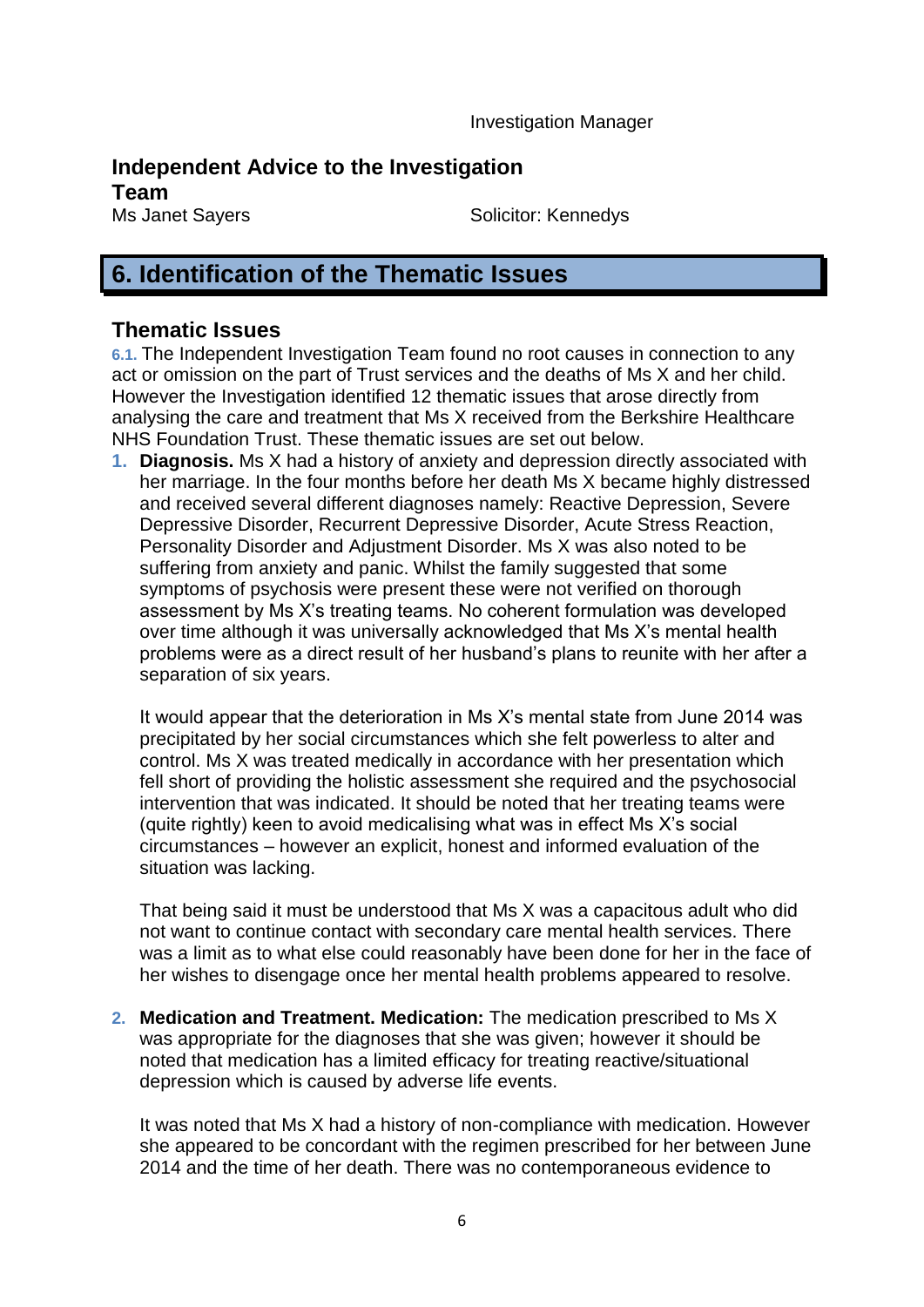suggest to either secondary or primary care that she had ceased to collect her prescription or take her medication.

**Treatment:** An evidence-based therapeutic approach was offered to Ms X in keeping with NICE guidance. However Ms X was resistant to either counselling or psychological assessment. This was because she felt such an approach would place her in a 'victim' role which ran counter to her self-image. In her previous voluntary roles Ms X saw herself as a provider of service, not a recipient; this created a barrier to her accepting the help and support that was offered to her.

**3. Use of the Mental Health Act (1983 and 2007).** Ms X was admitted informally to Prospect Park Hospital on two occasions. Following assessment Ms X was deemed to have the capacity to consent to her admission, care and treatment on both occasions. Ms X was assessed as having a significant amount of insight and this supported the view that she was able to make her own decisions about her discharge and case management.

However it should be noted that for both admissions a high degree of coercion was in play, in part due to familial anxiety. At the point of Ms X's first informal admission she was recorded as not going willingly into hospital and that she was entering *"under duress".* This was poor practice for a voluntary admission and should have been managed differently under the Act.

- **4. Care Planning and CPA.** One of the hallmarks of the case is the lack of continuity of care provided to Ms X and the fact no one got to know this complex woman beyond the most superficial level. Had a more consistent input been made available then she might have been understood better and the response to her social circumstances more assured. Care planning was virtually non-existent for Ms X. Treating teams focused upon their response to her acute presentation and no work of substance was carried out with her around medium and long-term planning. This was a missed opportunity as it was Ms X's anxiety about her medium and long-term future that led to her mental anguish and need for secondary care intervention.
- **5. Risk Assessment.** Risk assessment at the point of Ms X's first admission was robust and addressed child safeguarding issues in an appropriate manner. However it was weak at the point of discharge. It was inadvisable to discharge Ms X within 24 hours of her admission when the ward team retained concerns about her safety advising her family to never leave her alone during her first week back home. Whilst risk information about self harming was shared with primary care at this point it was not explicit enough to support effective future input from the GP.

Risk assessments for the second admission were of a reasonable quality. However it should be noted that child safeguarding services were not alerted to the fact that Ms X's self harming activities had increased: another referral should have been considered at this point.

In addition risk assessment (whilst acknowledging the dilemma Ms X found herself in relation to her marriage) did not specifically address the sense of entrapment Ms X felt about her pending marital reunion. Neither did assessment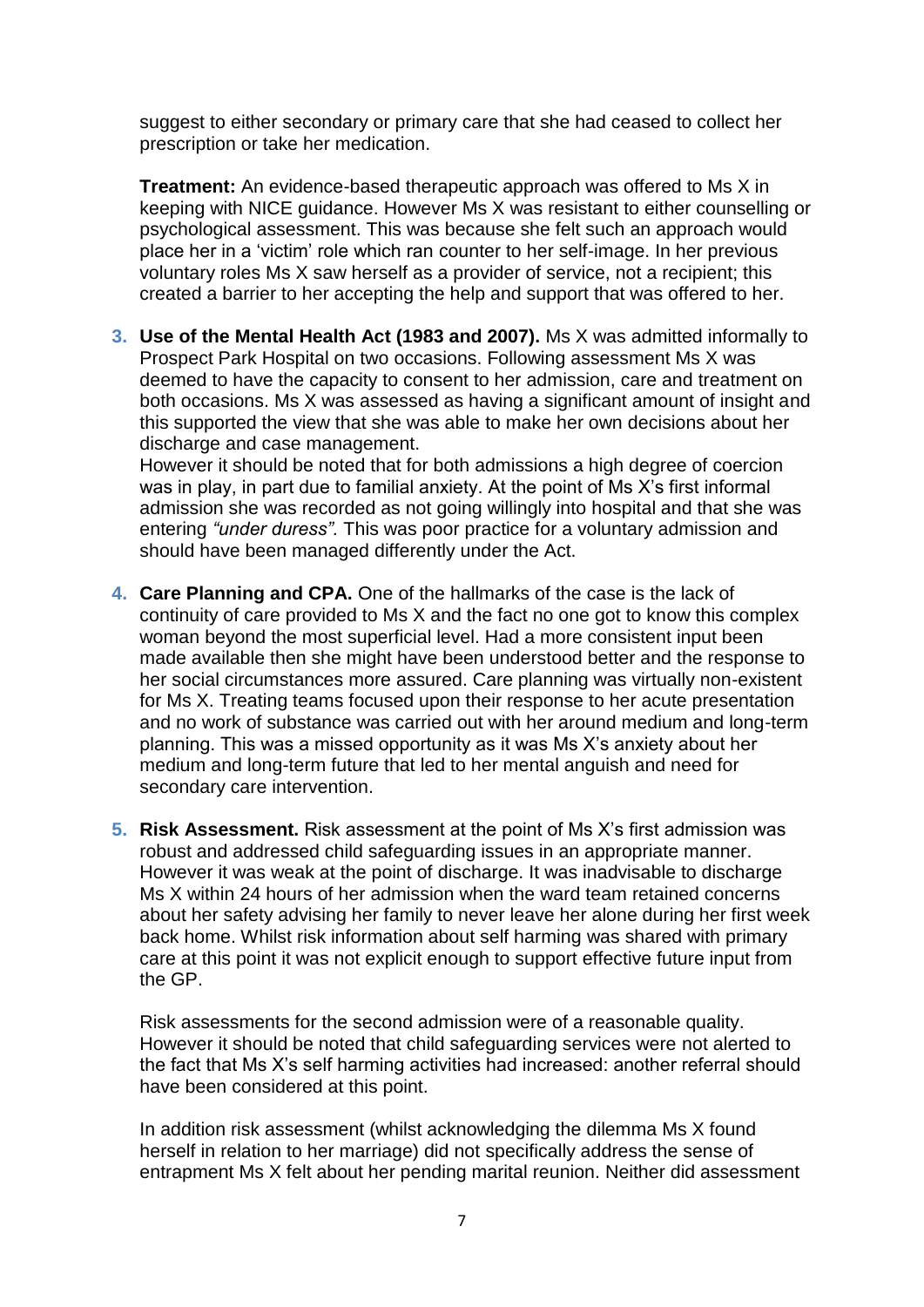explore the risk that Ms X's family posed to her in relation to their over involvement which Ms X herself felt added additional pressure causing her to self harm. Ms X had made it quite clear that her marriage was a forced marriage and that she was experiencing significant pressure to reunite with her husband against her will. At the time of Ms X's presentation to service in June 2014 forced marriage was headlining in the media due to its recent criminalisation. Whilst the legislation came in too late to protect Ms X from her marriage – the plight of women like her was being publicised widely at this time – together with the longterm risks associated with this practice. Whilst risk 'from others' was briefly considered during the risk assessment process no specific safegaurding issue was raised in relation to Ms X and her marital situation.

On discharge the GP was not informed of Ms X's additional self-harming behaviours which had led to the second admission. Whilst this may not have affected the care and treatment provided by the GP in September 2014 it was poor practice.

**6. Referral and Discharge Planning.** Referral to secondary care services was managed in an appropriate manner and Ms X was referred to the most appropriate service in June 2014 best equipped to support her and assess her situation. However it took 18 days for Ms X to be assessed by the service which was four days over the required limit for a routine case.

The discharge process was less effective. The first discharge was managed poorly in that the family was advised to supervise Ms X on a continuous basis for the first week and it took three days before a home visit was conducted by the CRHTT. Whilst it was made clear that Ms X and her family could summon the CRHTT at anytime if in crisis, and telephone contact was maintained, a mixed message was given. The fact that Ms X was being 'supervised' by her family probably increased her anxiety as she had made it clear to the treating team that her family was over involved and caused her additional frustration.

At the point of the second discharge Ms X was capacitous and both she and her family were in agreement that a discharge was appropriate. Ms X had a trial leave during which all had apparently gone well. However the family has since expressed dissatisfaction at the manner in which Ms X was discharged and feels that important information was not provided to them in relation to her ongoing needs. Also the follow up from the CRHTT lacked clarity of purpose and consistency of input.

**7. Safeguarding Children.** The Serious Case Review report addresses the issues in relation to child safegaurding. Based upon the information available to all concerned appropriate measures were taken by the CPE (Common Point of Entry) and risk assessments were conducted at the point of Ms X's first admission. Child and Family Services received a referral and discussions about Ms X and her children were held. Based upon what was known (and what should have been known) at the time all due process was followed.

However further child safeguarding considerations were absent following Ms X's continued self harm attempts and no assessment was forthcoming during her second inpatient admission. No risk assessment in relation to Ms X's children and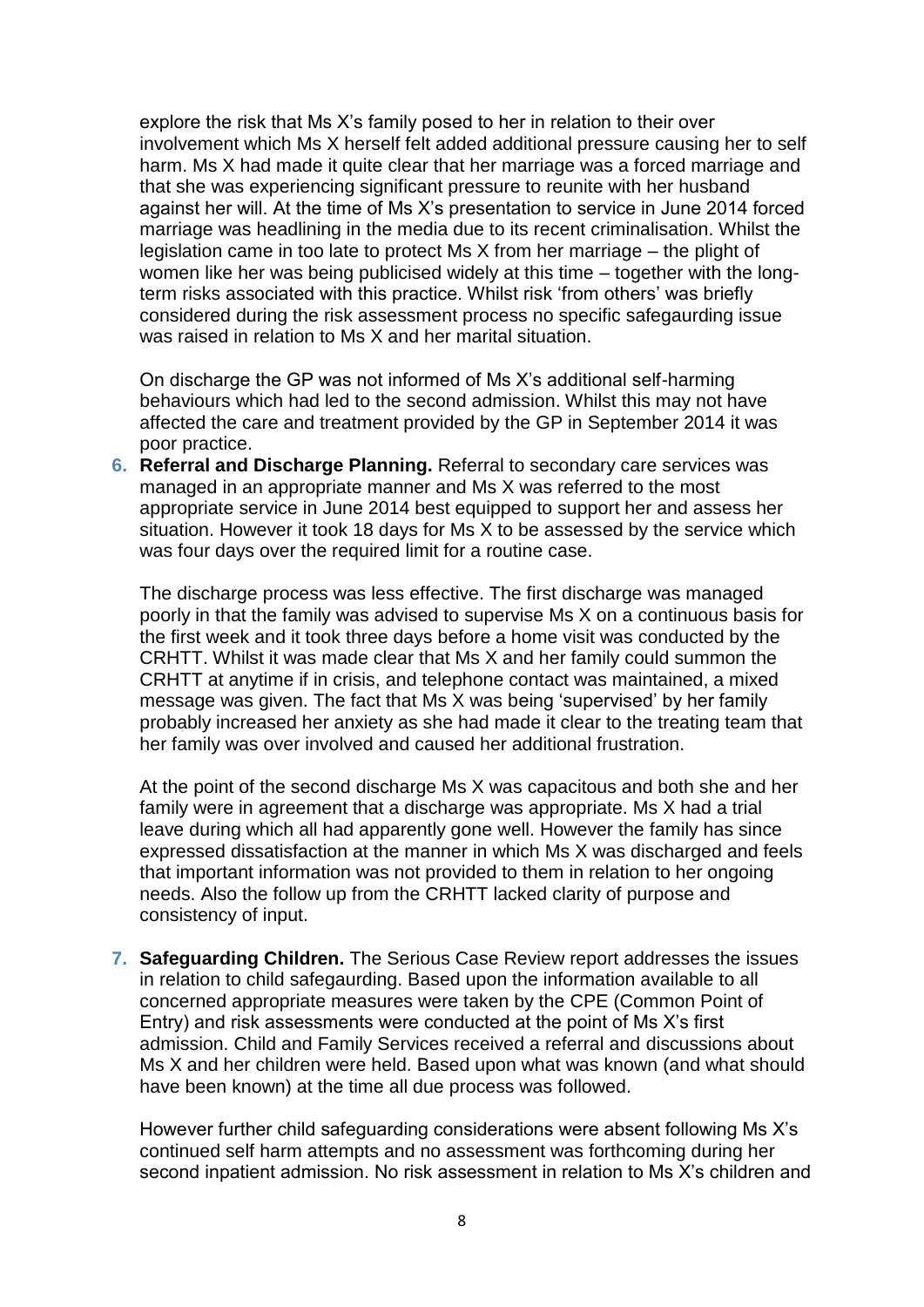the impact of her mental illness/social circumstances upon them was undertaken at the point of her discharge in August 2014.

**8. Service User Involvement in Care Planning and Treatment (including issues around suicide and entrapment).** Ms X was assessed and interviewed the majority of the time with her family present. It was quite obvious that Ms X only disclosed her real anxieties and concerns when seen on her own. It is evident from reading the clinical record that Ms X found her family to be over involved and their constant presence, and pressure placed upon her by them, exacerbated her low mood and distress. On several occasions clinical staff had to urge members of Ms X's family to take a less assertive approach as she was in effect lost in their own anxieties and views about her future. From the evidence available it would appear that family members were allowed to dictate the care and treatment programme beyond the extent of what was helpful and which ran counter to Ms X wishes.

People who complete suicide are often not driven by depression or mental illness. Suicide is more often about the distress, despair and pain a person feels, not being able to see other ways out of a situation they deem to be intolerable. Mental illness may also be part of the picture but in relation to suicide (whilst it might increase vulnerability) it is often not the reason a person takes their life. The Independent Investigation Team acknowledges that the fact Ms X also took the life of her son makes this tragic case more complicated. However it is important to recognise that the possible contribution Ms X's mental illness might have played should not be overshadowed by the other factors in her life that were in play; in this case her marital reunion. In the interests of learning it is essential that these issues are understood as fully as possible to ensure that other people such as Ms X are understood better in the future.

Ms X did not meet the legal criteria as a Vulnerable Adult; she was an intelligent, insightful and capacitous woman. However she was rendered vulnerable by her social circumstances. It was evident that the treating teams involved were aware of the forced marriage issue and the pending marital reunion which filled Ms X with dread. However whilst the situation was discussed with Ms X and some of her family members no assertive leadership was shown by the treating teams and specialist input provided. Treating teams were 'paralysed' to a large extent by the situation they found themselves in not wanting to be culturally insensitive or inappropriate. The Trust has identified this as a key lesson for learning.

**9. Family Involvement.** Treating teams worked with Ms X's family with courtesy and respect. However the family was described in the clinical record as being a 'high expressed emotion' family and it was obvious that as a whole the family was over involved on occasions to the detriment of Ms X's wellbeing. This had an impact upon Ms X's mental state and her ability to resolve her problems. The situation is confusing as Ms X appeared to consent to family members being present during assessment and interview. However when asked in private to sign a consent form for information sharing she made it quite clear that she did not want her information shared or discussed with anyone – with the exception of her eldest son. Unfortunately it was evident that her confidentially and privacy were not maintained with assessments and interviews continuing with family members being present. Ms X's wishes were disregarded.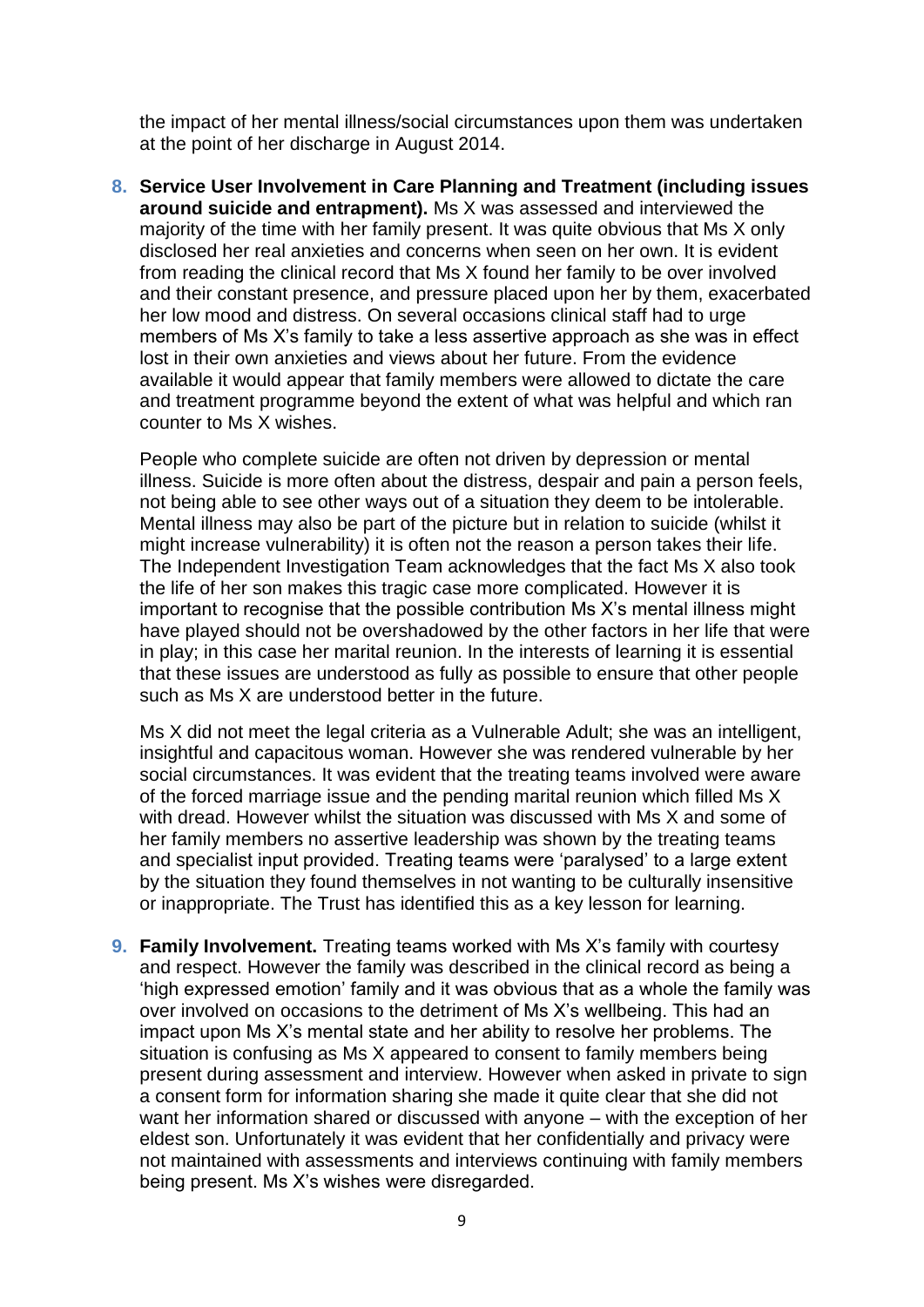On another note it was recognised that Ms X's elderly parents had struggled to cope with her behaviour and feared for her safety. No carer assessment was offered or plan of support provided.

**10.Documentation and Professional Communication.** Entries in the ward-based clinical records are, on the whole, clear and well written; although on occasions key clinical discussions were not recorded in depth. This should not detract from the fact that mental state examination and clinical assessment processes are recorded to a high standard. However the CRHTT clinical record was often incomplete and not kept up-to-date.

Professional communication was not optimal on occasions. Information recorded about Ms X's place of residence was confused and communicated poorly leading to delays to her being followed up by the CRHTT after her second discharge. The discharge summaries to the GP did not make explicit the fact that Ms X had self harmed prior to her admissions and gave a potentially misleading representation of her risks and ongoing situation. In addition Child and Family services were not informed of the circumstances pertaining to Ms X's second inpatient admission.

- **11.Adherence to Local and National Policy and Procedure, Clinical Guidelines.** Trust polices are well-written, evidence-based and concise. However Trust policies and procedures appear to have been adhered to in an inconsistent manner and on occasions a 'tick box' approach appears to have been taken. This might be due to the pressures that the service was under at the time Ms X received her care and treatment.
- **12.Clinical Governance and Performance.** The Trust's clinical governance arrangements appear to be robust and fit for purpose. Whilst it is acknowledged that services were under significant pressure during the summer of 2014 the Independent Investigation Team made no link between any governance failures and the death of Ms X and her child.

## **7. Conclusions Regarding the Care and Treatment Mr X Received**

# **Predictability and Preventability Predictability**

**7.1.** Ms X had made one previous, relatively serious attempt on her life in July 2014 – she had also self harmed. However when questioned closely about this she denied ever having genuine intent. Ms X described her previous self harm attempts as having taken place in the context of anger, despair, frustration and distress – not as a result mental illness. It was acknowledged by Ms X's treating team's that she would remain at risk if her social circumstances did not alter and that she could cause actual harm to herself if she continued to *"act out".* Past behaviour is a predictor of future behaviour – it should have been recognised that Ms X would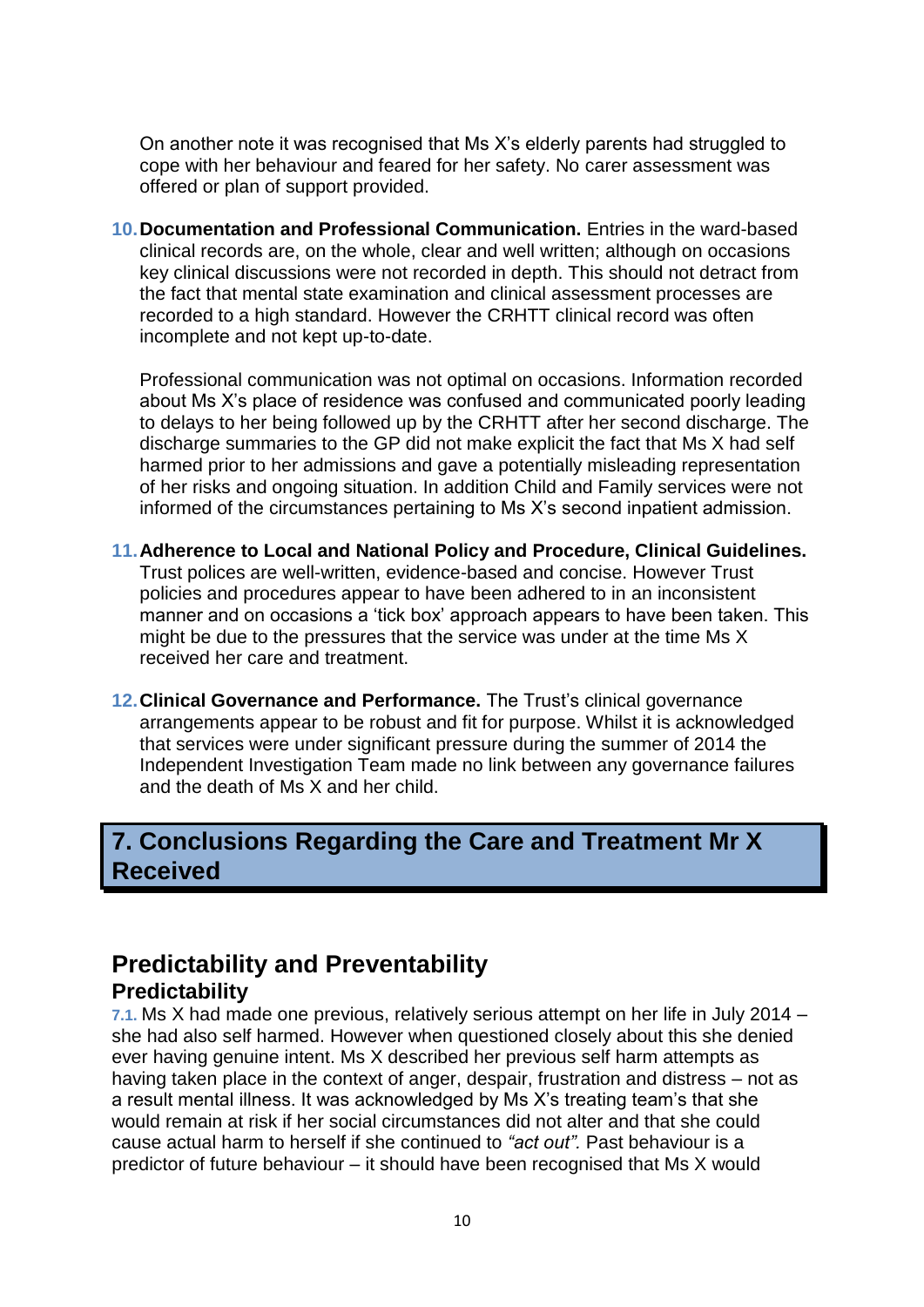remain at risk of self harm if she continued to be stressed and unhappy about her marriage. However Ms X appeared to make a recovery. She also appeared to be resigned to a reunion with her husband. In the weeks following discharge from her second inpatient admission she appeared to be bright and optimistic for the future. There was no indication that she harboured any thoughts of harming either herself or others. That Ms X would take her life and that of her child was not predictable in the days and weeks before her death. This is reinforced by the findings of the Serious Case Review that stated no causal or contributory factors were found in relation to any act or omission on the part of statutory services and the death of Ms X's child.

### **Preventability**

**7.2.** Following Ms X's discharge from secondary care mental health services it would appear that she appeared to be recovered; she was actively seeking work and had no signs or symptoms of mental illness. Ms X had been assessed to be capacitous and was unwilling to remain engaged with services. In the days and weeks before Ms X and her child died there were no signs to suggest her mental health had deteriorated to the point where secondary care services needed to be involved again. Based upon what was known and should have been known statutory services would not have been able to prevent the deaths of Ms X and her child. The rationale for this is examined below using the three tests of reasonability.

- **1. Knowledge:** mental health secondary services had no knowledge that Ms X was distressed and/or depressed before she took her life. The GP understood Ms X was suffering from depression once again but there was no indication that this had reached a stage where secondary mental health services were required. When examined there was no indication that Ms X was at risk of either suicide or any act of violence against another person. Even had the GP been made more explicitly aware of Ms X's former self harm attempts she presented with no indication that she was going to do anything of this kind again.
- **2. Opportunity:** Ms X continued to go about her business in the days before her death. It was reported by her close friend that she appeared to be back to her old self – there was no indication of what she planning. Because there were no alerts raised there was no opportunity for services to intervene.
- **3. Legal Means (use of the Mental Health Act 1983 & 2007):** Ms X gave no indication of what she was planning to do. On examination by the GP she denied any thoughts of self harm or suicide. At this stage there was no indication that Ms X would qualify for an assessment under the Mental Health Act or that she required detention for her own safety or that of others. There were no grounds for legal invention and therefore no legal means could have realistically been brought to bear.

### **Summary**

**7.3.** There are two main issues to consider for the future. **First:** secondary care mental health services should acknowledge in a clear and transparent manner any scenario where entrapment is present – whether there is continued evidence of mental illness or not. Detailed risk formulations should be prepared and structured risk management plans put in place. Whilst it has to be recognised that individuals with capacity may choose to reject the help and support offered to them clear formulations should be developed so that services can work with individual service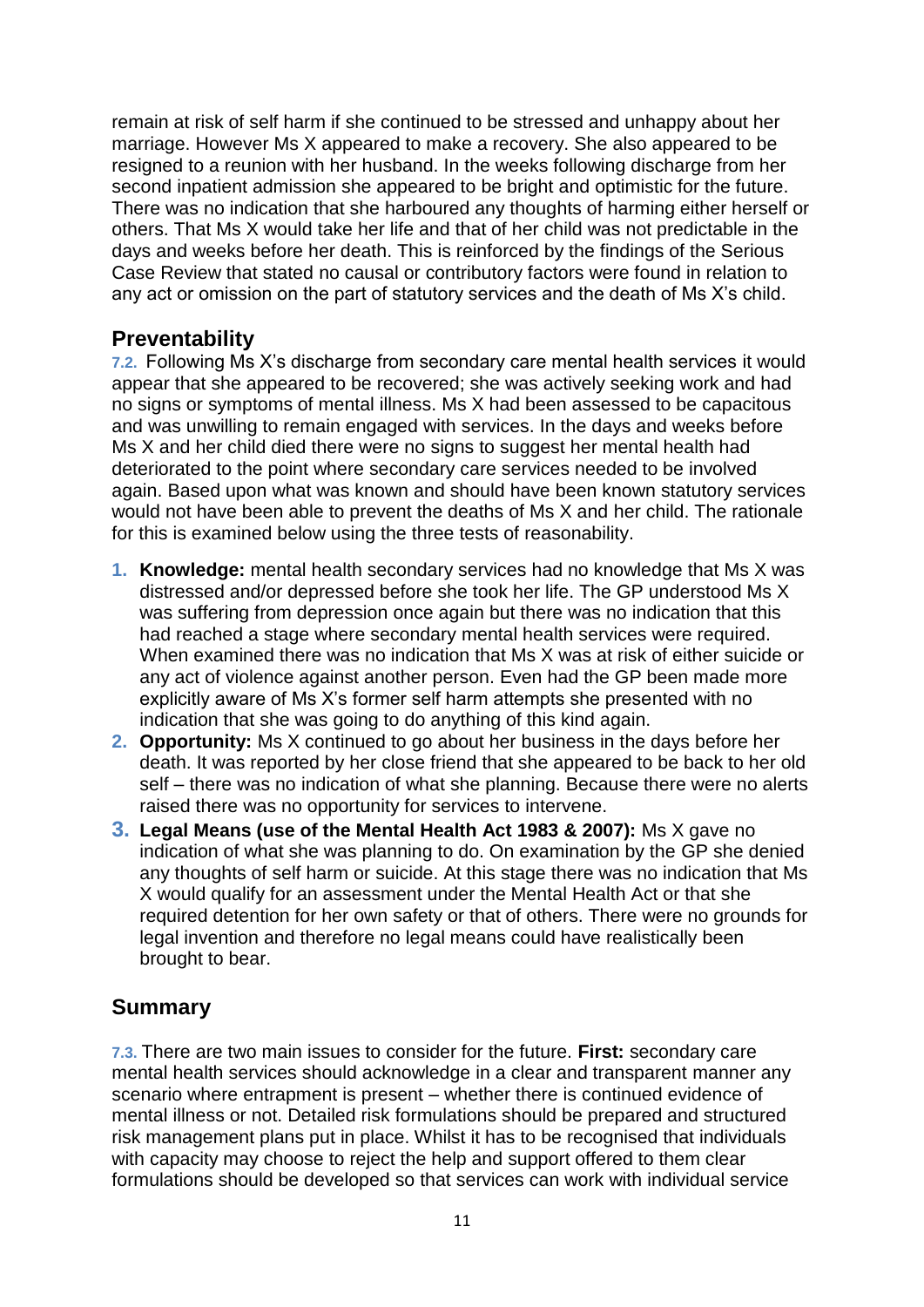users with increased insight and a clearer understanding of psychosocial risk in a holistic manner. This will be of benefit in the future to all service users in contact with secondary care services when facing a life crisis. This will help secondary care services to understand what they can realistically achieve and what they cannot. It will also facilitate the relevant signposting to other agencies and services who might be better placed to support service users outside of a traditional NHS model.

**7.4. Second:** in addition a Trust ethos needs to be built where culturally sensitive issues can be discussed openly, with full guidance and support made available to healthcare professionals. This will ensure that service users like Ms X will have an honest formulation of their case in the future.

## **8. Notable Practice**

**8.1.** The Trust's senior management team and health and social care practitioners have all worked with the Independent Investigation Team in an open and transparent manner in order to establish lessons for learning based upon an examination of Ms X's care and treatment. The manner in which witnesses have engaged with HASCAS has been exceptional with all parties continuing to reflect upon and challenge practice. The Trust has supported its clinical teams to identify recommendations and has pledged full support in order to improve service delivery in the future.

# **9. Lessons for Learning**

**9.1.** Ms X told mental health services that she had been subject to a forced marriage when she was a young woman. She also made it clear that her distress was due solely to the pressure she felt her family was subjecting her to; to reunite against her will with her estranged husband on his return to England from Pakistan. It must be understood that forced marriage was made illegal in the United Kingdom on 16 June 2014. Honour-based abuse is defined as *"An incident or crime which has or may have been committed to protect the honour of the family and or community".* 

#### **Forced Marriage, Coercion and Family Honour**

**9.2.** Girls and boys, men and women (from Asian cultures in particular) can be subject to coercion in order to maintain the notion of family honour or 'izzat'; this coercion often falls short of physical abuse. A level of unacceptable emotional and social pressure can be placed upon individuals to either marry or reunite with estranged partners against their will. This pressure is often placed upon individuals by loving families who honestly believe that they have their loved one's best interests at heart. Sadly this can lead to entrapment and provide the conditions where despair, panic and mental illness flourish. At present this is something that the NHS as a whole does not always understand and responses are varied across the country.

**9.3.** NHS Practitioners should follow the HM Government *"The Right to Choose: Multi-agency statutory guidance for dealing with forced marriage"* (June 2014)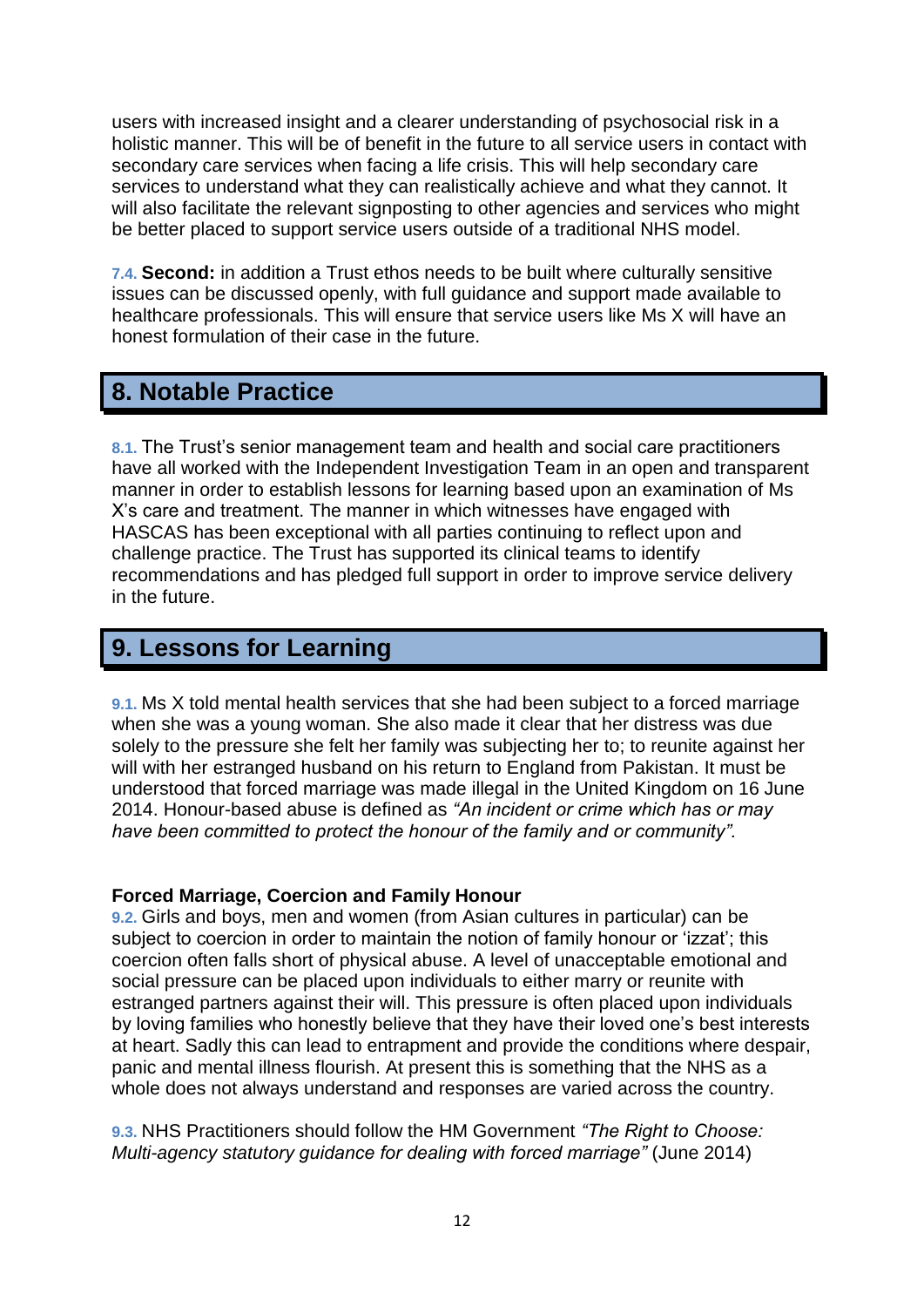guidance<sup>2</sup>. Best practice for working with any individual who approaches any statutory agency should include:

#### **Entrapment**

**9.4.** It should be remembered that individuals do not always self harm or complete suicide due to major mental illness; entrapment is also a prime cause. Mental health professionals should understand the elevated risk in relation to individuals who have decreased options open to them and a building sense of failure, distress and panic. This will necessitate comprehensive risk assessment and management plans.

#### **The Central Role of the Service User**

**9.5.** Service users must always be at the centre of the care and treatment provided. Culture and religion must not be allowed, in themselves, to prevent health and social care professionals from conducting safe, private and dignified interventions.

# **10. Recommendations**

**10.1.** The purpose of developing recommendations is to ensure that lessons are not only learned, but influence directly the development and management of services to ensure future patient and public safety.

**10.2.** The Independent Investigation Team worked with the Berkshire Healthcare NHS Foundation Trust to formulate the recommendations arising from this investigation process and held a Trust workshop for this purpose. This has served the purpose of ensuring that current progress, development and good practice have been identified. The recommendations set out below have not been made simply because recommendations are required, but in order to ensure that they can improve further services and consolidate the learning from this inquiry process.

### **Diagnosis**

**Recommendation 1.** The Trust will ensure that in future when complex cases present, or where multiple diagnoses are forthcoming within a short period of time, a robust and holistic diagnostic formulation is made. This formulation should be multidisciplinary (and where appropriate multi-agency) in nature. Guidance should be made available in existing CPA, risk assessment and safeguarding policy documentation.

### **Medication and Treatment***.*

**Recommendation 2.** To-date the Trust has reviewed its discharge processes from inpatient wards and CHRTT services. They are now more robust and monitored. In addition each multidisciplinary team meeting has a team lead present who knows the patient.

 $\overline{a}$ 2 . HM Government *"The Right to Choose: Multi-agency statutory guidance for dealing with forced marriage"* (June 2014)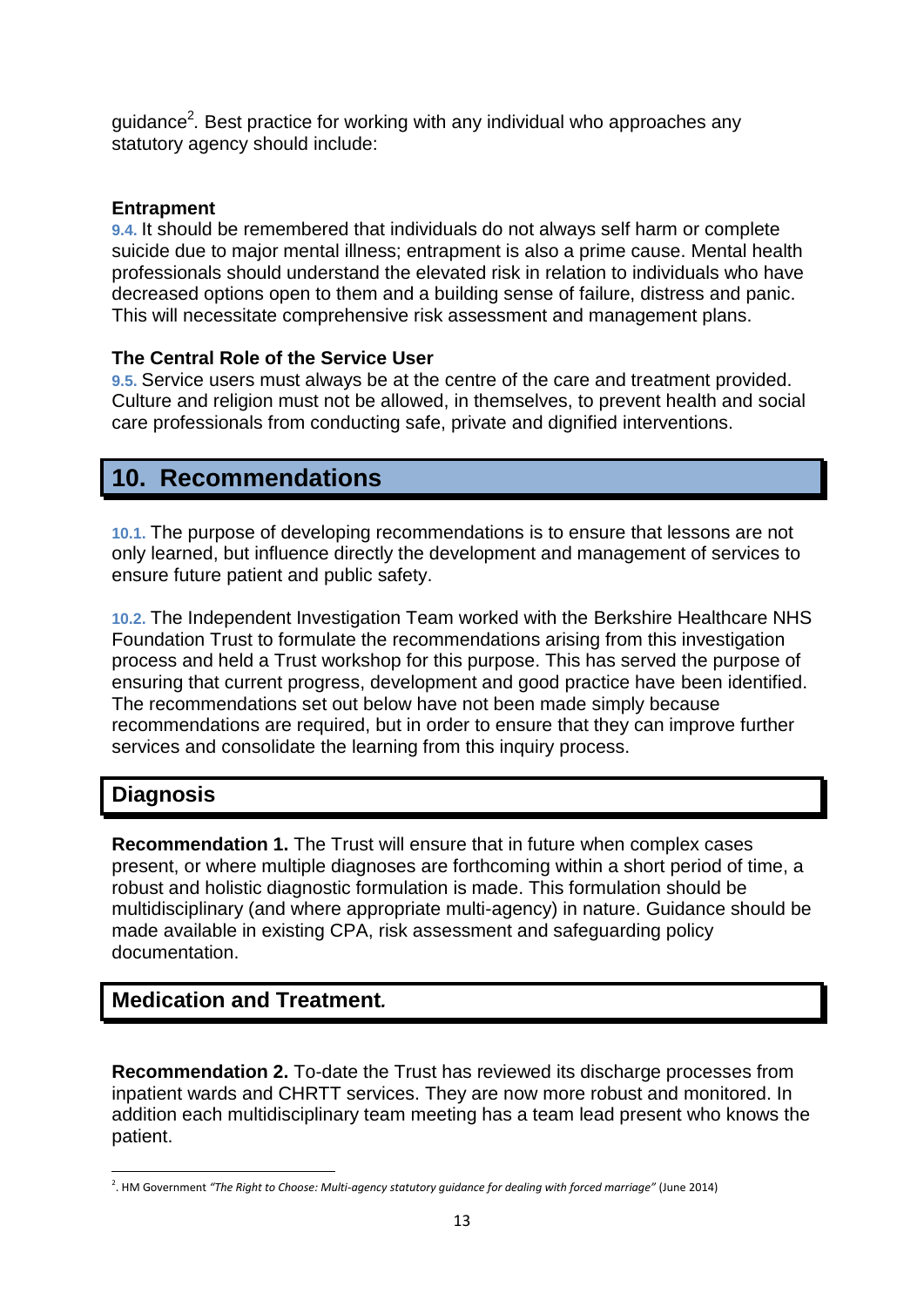The Trust also should ensure that service users with complex health and social care issues should follow a care pathway that allows for a short, medium and long-term approach to support, and care and treatment provision; operational policies should be amended so that consideration is given to:

- Those service users who have experienced two or more inpatient admissions and who have also required Home Treatment services, should be assessed as to whether they meet CPA criteria.
- **Women such as Ms X with complex social issues (and who meet the criteria** for CPA) should be assigned a consistent key worker, such as a Care Coordinator, who can build up a therapeutic relationship and who can also build trust and provide continuity of care.

NHS England recognises that the development of a specialist care pathway would be an onerous task for a single NHS Trust and will take the lead in this regard in order to support the process.

**Recommendation 3.** The Trust should develop a multiagency care pathway for women such as Ms X. This to ensure that:

- Communication is seamless:
- Continuity of approach is assured;
- Risk assessment processes are shared across all agencies and processes (e.g. MARAC, safeguarding etc.).
- **Follow up processes are in place following discharge from secondary care** services.

## **Use of the Mental Health Act (1983 & 2007)***.*

**Recommendation 4.** All service users who are considered for informal admission should:

- **Have their capacity to consent to treatment assessed and recorded.**
- **Ensure that all assessments for women such as Ms X be conducted in private** with no family or community members present.
- Ensure that If any aspect of either coercion or duress is evident then a full mental health act assessment be considered in order to determine the appropriateness and legality of any further action.

### **Care Planning and CPA**

#### **Please see Recommendation 2.**

#### **Risk**

**Recommendation 5.** To-date the Trust has rolled out new risk assessment and suicide prevention training for CRHTT staff. This programme should be audited within six months of the publication of this report to ensure effectiveness and take up.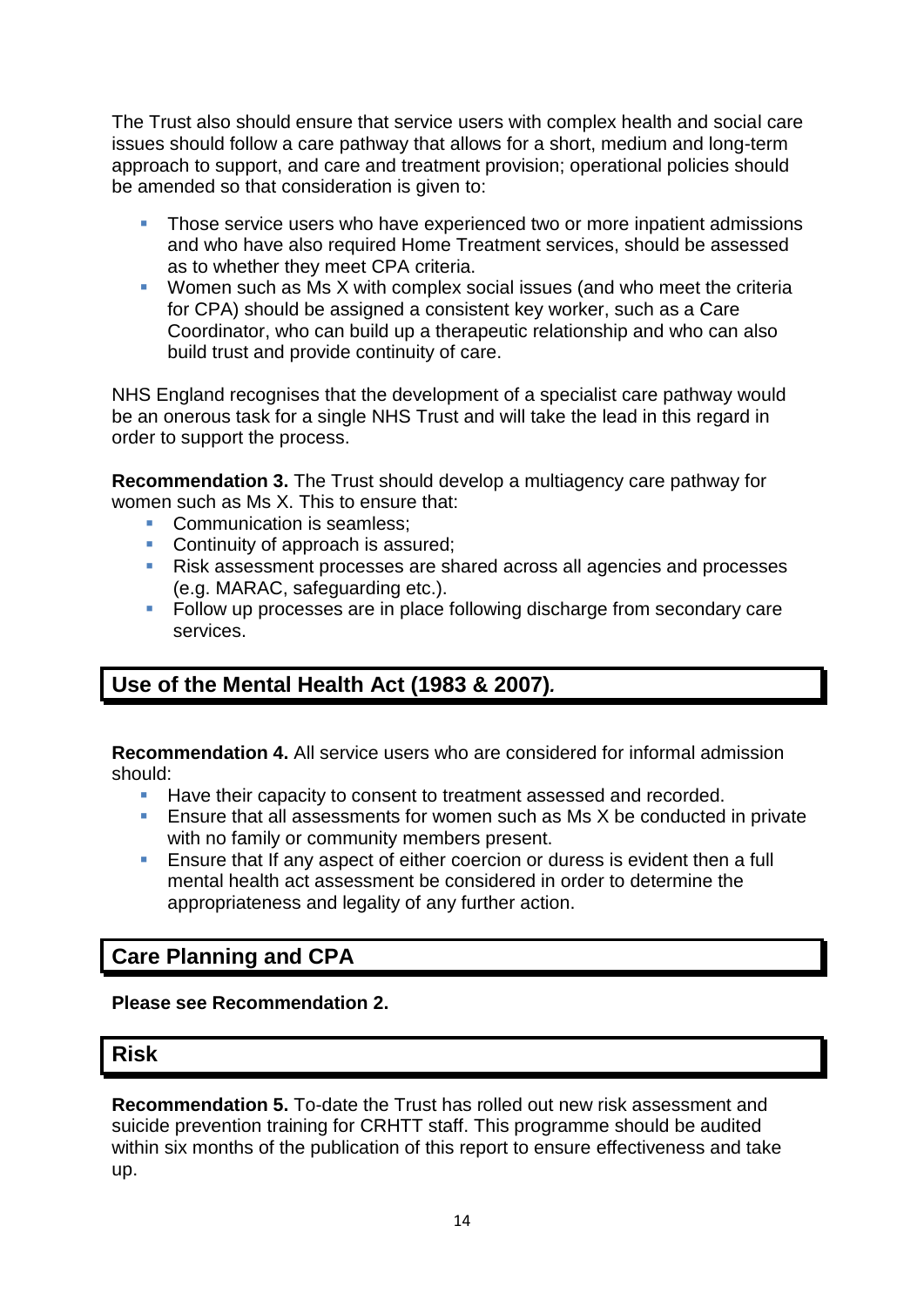**Recommendation 6.** A multiagency risk assessment protocol should be developed to guide all local services when working with women like Ms X. This should be based on national best practice guidance. $3$  This guidance should provide a seamless process and guide services though complex situations when neither MARAC nor safeguarding frameworks can legally apply. Assessment should include:

- A full patient mental health and social history;
- A record of all multiagency involvement to-date;
- **Multiagency meetings and reviews;**
- A shared implementation plan.

### **Referral and Discharge Planning***.*

#### **Please see Recommendations 2 and 3.**

### **Safeguarding Children and Vulnerable Adults**

**Recommendation 7.** Thames Valley Police have a team of officers trained in Honour Based Abuse. The Trust and Clinical Commissioning Groups will work with the Police to utilise this resource and obtain key local contacts for advice and signposting purposes. The Clinical Commissioning Group should act as the lead body.

**Recommendation 8.** Additional work will be conducted with the NHS Trust, Clinical Commissioning Groups and local safeguarding Boards to ensure a streamlined process is developed in relation to NHS patients with particular attention to those women who fall 'sub' current MARAC, Vulnerable Adult and Safeguarding processes.

**Recommendation 9.** Legal clarification should be sought by the Trust (in conjunction with its multiagency partners) regarding patient rights in relation to confidentiality and reporting on to other statutory agencies. This guidance is of particular relevance to those women who fall 'sub' current MARAC, Vulnerable Adult and Safeguarding processes.

**Recommendation 10.** The Trust will provide additional training for its staff to specifically address Forced Marriage and Honour-Based Abuse. The Trust will build up an internal resource of trained advisors to support professionals in the field and service users.

**Recommendation 11.** The Trust will make available a resource pack for health and social care professionals. This pack will contain national guidance, Trust advisor contact details and national signposting organisations. Advice and guidance will also be developed to ensure Trust staff does not breach any confidentiality or privacy codes.

 $\overline{a}$ 3 HM Government *"The Right to Choose: Multi-agency statutory guidance for dealing with forced marriage"* (June 2014)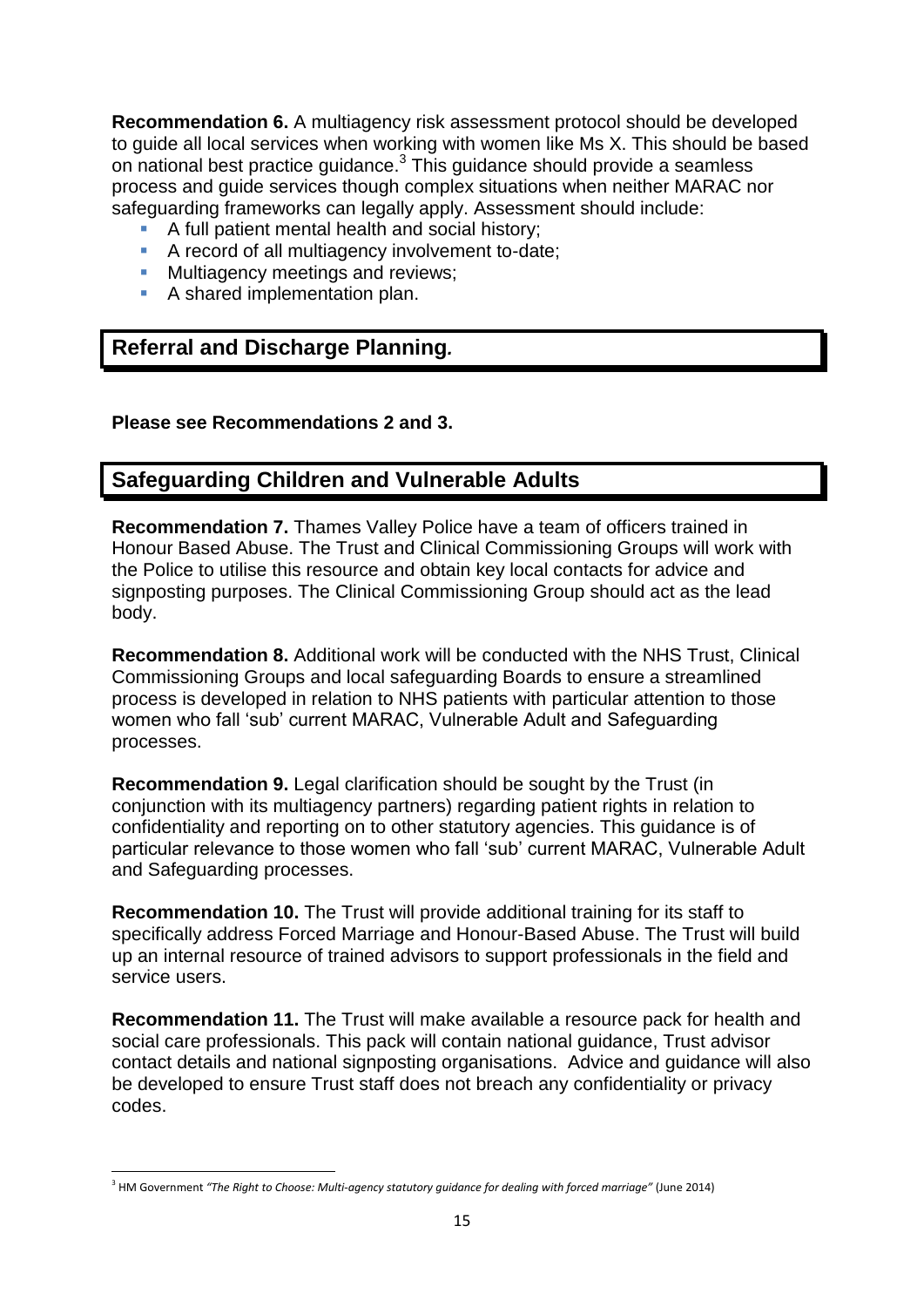### **Service User Involvement in Care Planning (including issues around suicide and entrapment)**

**Recommendation 12.** Clear Trust guidance will be developed in relation to the confidentially and privacy needs of women like Ms X. Currently national guidance recommends that carers and families are always involved in full. New guidance needs to provide direction for health and social care professionals who have to navigate a complex path when ensuring the wellbeing and safety of their patients.

**Recommendation 13.** Current advocacy services should be reviewed and steps taken to ensure that each service can provide specialists in Forced Marriage and Honour-Based Abuse. Steps should also be taken to ensure that these advocates are **not** drawn from local communities in order to maintain confidentiality and privacy. The Local Authority to lead on this.

**Recommendation 14.** The Trust must establish (with support from the Clinical Commissioning Groups) a revised interpreter service in order to ensure that no person subject to Forced Marriage or Honour-Based Abuse issues has to use a family member, a member of their local community, or anyone who could be seen to potentially breach confidentially and privacy.

### **Family Involvement***.*

**Recommendation 15.** To-date the Trust has rolled out carer workshops for families in order to provide support. These workshops have been well evaluated.

In addition the Trust should review its management of carers, particularly young carers and carers over the age of 65 years. An audit should be undertaken to establish the frequency of carer assessments being offered and the efficacy of any plans subsequently put in place.

### **Documentation and Professional Communication**

**Recommendation 16.** The Trust is now conducting a robust monthly records audit. When completed each month the issues identified by the audit are directly raised with staff to improve practice. This audit covers most areas noted in the action plan. The Trust should continue with this work and review six months following the publication of this report.

In addition please see the recommendations above in relation to privacy, confidentiality and further training needs in relation to Forced Marriage, risk assessment and Honour-Based Abuse.

#### **Adherence to Local and National Policy and Procedure**